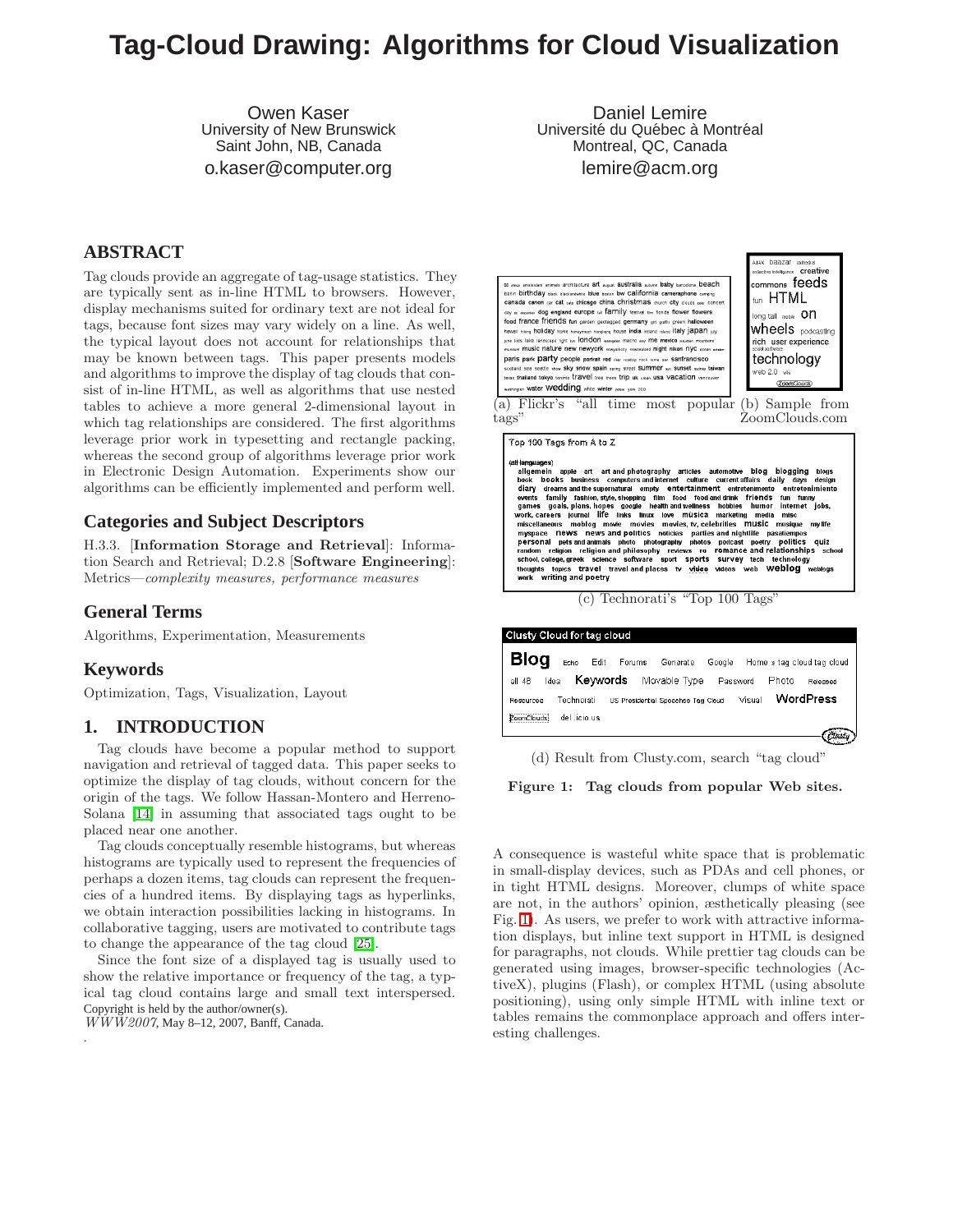This paper tackles the two problems of wasted space and large clumps of white space identified above. It also considers grouping related tags. We solve the first problem by noting that it is essentially the same as the floorplanning/placement problem that has been tackled for at least 30 years in the field of electronic design automation (EDA). Thus, we propose the classic EDA algorithm, min-cut placement [\[3\]](#page-9-2), for area minimization and clustering in tag clouds. The result looks unconventional because tags are not placed on lines, but it is supported by nested HTML tables.

The second problem's solution has a conventional appearance that does not disrupt the left-to-right, top-to-bottom order of tags. It is a hybrid of the classic Knuth-Plass algorithm [\[20\]](#page-9-3) for text justification, and a book-placement exercise considered by Skiena [\[32\]](#page-9-4). In the authors' view, the resulting tag clouds are visually improved and tighter.

## **2. RELATED WORK**

Tag clouds have been attributed [\[37\]](#page-9-5) to Coupland [\[6\]](#page-9-6) but have been popularized by the Web site Flickr [\[39\]](#page-9-7) launched in 2004. They have since appeared on numerous Web sites including Technorati [\[36\]](#page-9-8), del.icio.us [\[38\]](#page-9-9), and so on. While a mere visual representation technique, tag clouds are commonly associated with folksonomies and social software.

Graph drawing [\[7\]](#page-9-10) is a branch of graph theory typically concerned with the generation of two-dimensional representations of graphs that are easy to understand and pleasing to the eye. While there is no absolute metric for æsthetic, experimental evidence suggests it is important to minimize the number of edge crossing [\[28\]](#page-9-11). Other metrics include symmetry, orthogonality, maximization of minimum angles, and so on.

Unlike graph drawing, tag-cloud drawing has received little attention. Hassan-Montero and Herrero-Solana [\[14\]](#page-9-0) have proposed improving tag-cloud layouts by clustering similar tags together and discarding some tags. Millen et al. [\[26\]](#page-9-12) have proposed that the user be dynamically able to remove the less significant tags; they have also added an index so that tags can found faster in large clouds. Bielenberg [\[2\]](#page-8-0) has proposed circular clouds, as opposed to the typical rectangular layout, where the most heavily weighted tags appear closer to the center. However, clouds are only one specific instance of tag representation. For example, Dubinko et al. [\[8\]](#page-9-13) have proposed a model to represent tags over a time line whereas Russel [\[30\]](#page-9-14) has proposed cloudalicious, a tool to study the evolution of the tag cloud over time. Jaffe et al. [\[16\]](#page-9-15) have integrated tag clouds inside maps for displaying tags having geographical information, such as pictures taken at a given location.

The problem of improving the layout of HTML pages through special-purpose algorithms has received some attention: Hurst et al. [\[15\]](#page-9-16) showed that it is possible to make HTML tables significantly more appealing. Generally, there is ongoing work to improve the layout of text in HTML pages using Cascading Style Sheet (CSS) [\[11\]](#page-9-17).

## **3. BACKGROUND**

The current paper builds on previous work in automated typesetting and previous work in EDA. Minimal EDA background is required to appreciate our claim that tag-cloud layout can be accomplished with EDA tools, but more is required for a deeper understanding of the details and limitations of our approach.

## <span id="page-1-0"></span>**3.1 Typesetting**

Automatic typesetting systems, such as T<sub>E</sub>X [\[19\]](#page-9-18), must quickly fit text onto the page. The result must be visually attractive. We should break lines so that there is an even amount of space between words.

A greedy approach fits as many words per line as possible, beginning a new line whenever further words cannot be placed on the current line, with the possibility of sometimes slightly squeezing the spaces between words and letters or hyphenating a word. Sneep [\[33\]](#page-9-19) reports that this is the approach used by most Web browsers (Microsoft Internet Explorer, Firefox, Apple's Safari, and Opera) and most word processors. We know of no Web browser that can hyphenate text. Our own investigations of the Firefox 2.0 browser lead us to believe that, for English text, line breaking is achieved using a simple greedy approach, since no squeezing of spaces between words or letters was observed, and text justification of a sequence of inline elements is achieved by inserting unreported pixels between some elements. An advantage of the greedy approach is it can be done on-line, without waiting for the end of a paragraph. Indeed, a browser should start displaying content before the page has been completely loaded. Unfortunately, the greedy approach can (and frequently does) produce suboptimal solutions.

For T<sub>E</sub>X, Knuth and Plass [\[20\]](#page-9-3) compute an optimal solution elegantly, using dynamic programming. Given a line of text, the difference between the preferred width of the text as dictated by the chosen font and the page (or column) width is used to compute the badness of the fit. Additional penalties handle hyphenated words and variations in the tightness of lines. Their total-fit algorithm minimizes the sum of the squares of each line's badness. Excluding hyphenation and penalties, we summarize their algorithm. We label the words of a paragraph from  $1$  to  $n$ . Let  $b_{k,j}$  be the badness measure resulting from a line containing the words  $k$  to  $j$  inclusively with the convention that  $b_{k,j} = 0$  when  $k > j$ . Let  $t_j$  be the minimal possible sum of squares of the line badnesses when the  $j^{\text{th}}$  word ends a line with the convention that  $t_0 = 0$ . We have that  $t_j = \min_{k \leq j} (t_k + b_{k+1,j}^2)$  with an exception if  $j = n$ : the last line can be shorter without the same type of penalty. For  $j > 1$ , let  $K_j = \arg \min_k (t_k + b_{k+1,j}^2)$  be the last word of the line prior to the one ending with the  $j^{\text{th}}$  word. We can compute  $K_j$  for all possible  $j = 1, ..., n$  in time  $O(n^2)$  and  $O(n)$ space. We can then reconstruct the optimal solution recursively with the following line breaks:  $n, K_n, K_{K_n}, \ldots, 0$ .

If our tags must be presented in a given order, and if all tags have the same height, then this approach can be used to lay out a cloud optimally. However, clouds have tags of various heights which can be reordered, colored, etc.

## **3.2 EDA: Physical Design**

Techniques for electronic design automation (EDA) have received much research attention in the past few decades. Within the EDA field, physical design of VLSI refers to the process of translating from high-level logical circuit descriptions down to a specification of the locations and shapes of individual transistors, wires, and so forth. Today, designs are frequently composed of a mixture of custom-designed blocks of circuitry and licensed "Intellectual Property (IP)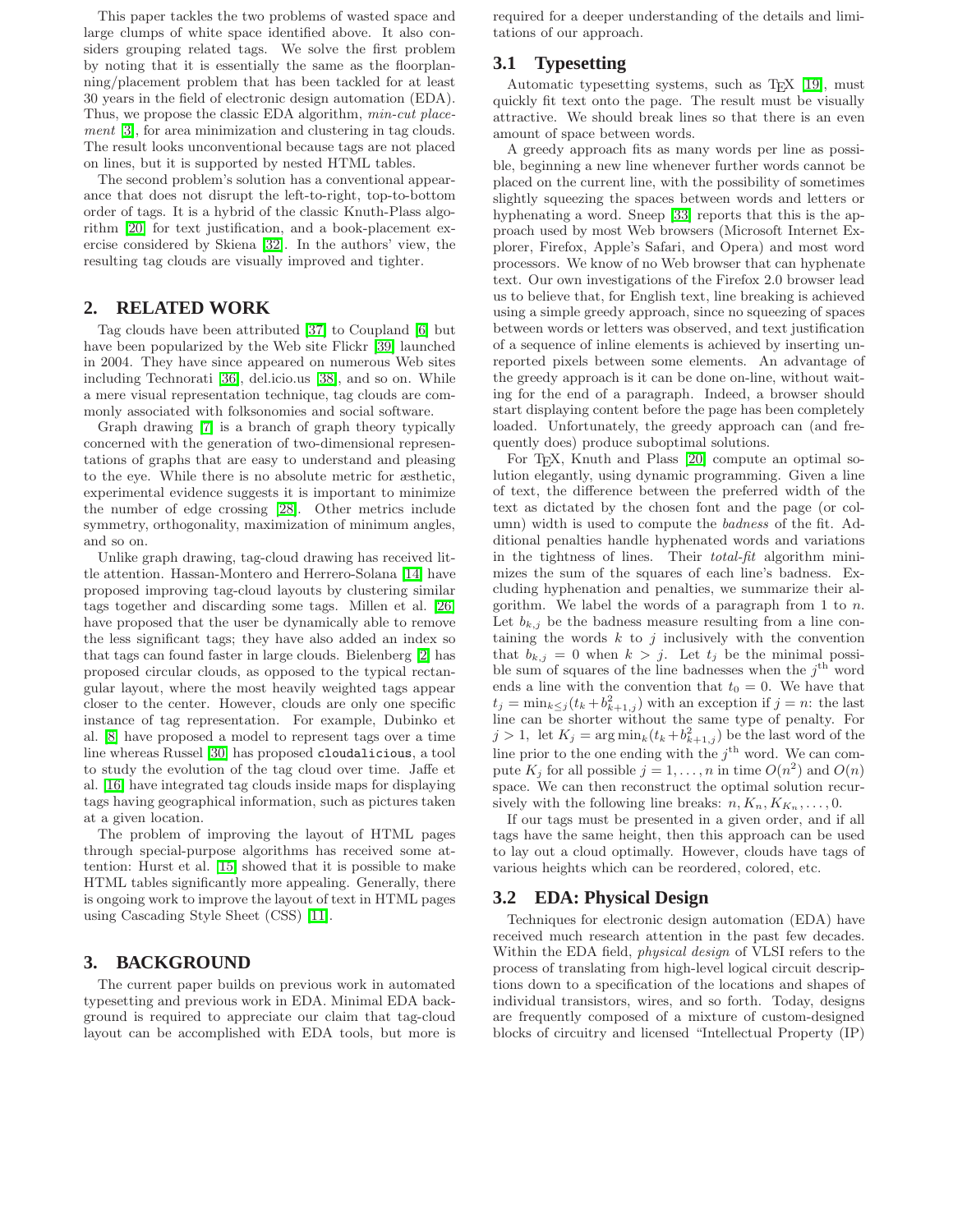blocks" of pre-designed circuitry. See Lengauer [\[21\]](#page-9-20) for more information on physical design.

Placement and floorplanning are two closely related stages during many physical design flows. Both concern the assignment of blocks of circuitry to locations on the chip. For instance, two submodules in a design might include (rectangular) IP-blocks for a ROM and a shift register. Placement/floorplanning might decide that the ROM should have its lower-left corner at (0,0) on the chip, rotated by 90 degrees, and the shift register should be rotated 180 degrees and have its lower-left corner at  $(200,200)$ . This decision avoids module overlap and leaves enough blank space for the interconnection wires between them that the subsequent routing phase can succeed, while not leaving excessive space between the items, as small chips are preferred.

While it is sometimes observed [\[29\]](#page-9-21) that, mathematically, floorplanning and placement solve the same problem, from a practical viewpoint they are applied differently. Floorplanning is often done early in the design stage, sometimes before the designs of the submodules are begun. Using estimates of the area required for submodules (and constraints on the aspect ratio), during floorplanning we not only choose module locations, but we also choose module shapes. Then the modules can be custom designed according to the required shapes. As module design progresses, more accurate shape estimates may require that floorplanning be re-done. Floorplanning gives a "bird's eye" view of the layout, based on incomplete area and wiring estimates. Placement, on the other hand, is typically done with complete knowledge of module shapes, the locations of interconnect "pins" on the boundaries of the modules, and so forth.

The scenario presented assumed that floorplanning is done with *soft modules* whose aspect ratios can vary as needed. IP blocks give rise to hard modules, whose shape cannot be adjusted. A further case arises in floorplanning when a collection of logically equivalent hard modules are available.

A final distinction between floorplanning and (final) layout is that the former is iterated, often while a human designer is exploring design alternatives. Thus, floorplanning must be fast. In contrast, during final placement, the quality of solution is more important than the running time.

Despite the conventional distinction of floorplanning from placement, recent tools [\[29\]](#page-9-21) blur the distinction.

#### *3.2.1 Placement Approaches in EDA*

Placement problems are typically NP-hard: even 2-d packing problems that ignore routing are intractable [\[23\]](#page-9-22). Therefore many heuristics have been proposed. Approaches include force-directed placement (e.g., considered recently by Kennings and Vorwerk [\[17\]](#page-9-23)), where modules are attracted to modules with which they are strongly interconnected, and repulsed by nearby modules in general (to try to reduce overlap). Force-directed methods have been adapted for graph drawing [\[10,](#page-9-24) [13\]](#page-9-25). When solution quality is more important than speed, metaheuristics such as simulated annealing [\[18\]](#page-9-26) are often used to guide semi-exhaustive searches. Such approaches would be justified for clouds computed once and accessed many times. Consider a tagging site's list of hot tags for the previous month, optimized for a common display size.

For speed, min-cut placement [\[3\]](#page-9-2) is often chosen. Since we envision tag clouds generated on-the-fly by a server, we adapt min-cut placement to tag-cloud display.

#### **4. MODELS FOR CLOUD OPTIMIZATION**

We consider two æsthetic models, one for tags as inline text and one for tags in nested HTML table.

#### <span id="page-2-1"></span>**4.1 Tag Clouds with Inline Text**

A tag cloud with inline text is a paragraph (block) made exclusively of inline HTML elements such as span, font, em, b, i, strong, a, and br. A tag, even one with spaces, must remain on a single line. White space outside the tags is in a given default font and font size. Any area outside a tag, but inside the tag cloud will be referred to as "white", irrespective of the background color. The fonts and font sizes corresponding to different tags are enforced using inline elements with, for example, the HTML style attribute. The width available to the tag cloud is also determined depending on the page layout, but the height of the tag cloud is assumed to be a free parameter. Naturally, the fonts and font sizes as well as the tag-cloud width are determined by the Web browser as well as by the page content. While the CSS properties letter-spacing and word-spacing allow us to change the width of phrases, there are implementationspecific limitations. Our primary view has the width and height of each tag fixed, although we consider relaxing this restriction in Sect. [5.2.4.](#page-5-0) Similarly, the horizontal space between tags must be at least as large as the normal space in the default font. Hence, we will not include a penalty for squeezing tags or spaces. This is in line with the current breed of Web-browser layout engines.

While tags are commonly ordered alphabetically in clouds, we find no evidence that users actually browse tag clouds alphabetically. For large clouds, a simple ECMAScript search box highlighting tags starting with some text can make searching specific tags convenient [\[26\]](#page-9-12).

Let the height and width (in pixels) of the  $k$  tags on some line be  $w_i, h_i$  for i ranging from 1 to k. The height h of the line is determined by the tallest tag in the line  $(h = \max h_i)$ whereas  $w$ , the width of the cloud, is fixed. For each line of the tag cloud, there might be extra horizontal white space  $\omega = w - \sum w_i - (k-1)W$  where W is the normal width of a white space. Hence, there is at least  $h \times \omega$  extra white-space area on a line. Because we fix  $w$  but not the maximal width of a tag, we must permit  $\omega$  to be negative (but only when a very wide tag is alone on a line). Similarly, lines in text are typically separated by some white space (dictated by the line-height property in CSS), but it does not enter into our model. However, when a tag is shorter than the tallest tag on its line  $(h_i < h)$ , this introduces some (extra) vertical space above the tag having area  $(h - h_i)w_i$ . Therefore, in our model (see Example [1\)](#page-2-0), we define the badness of a line as  $h \times |\omega| + \sum_i (h - h_i) w_i$  where the sum is over the tags on the line. Hence, the badness of a line is only a function of the set of tag dimensions  $(w_i, h_i)$ .

This badness measure does not take into account symmetry or homogeneity. In fact, the exact placement of the tags on the line is not measured: tags can be left aligned, centered or justified. Lines can be permuted without changing the badness. The alignment of tags across lines, as a measure of orthogonality, is also not taken into account. Finally, for clouds with inline text, the order of text is presumed either fixed or unimportant.

<span id="page-2-0"></span>Example 1. Suppose that the tags on a line have the following sizes in (width, height) format:  $(32,14)$ ,  $(45,16)$ ,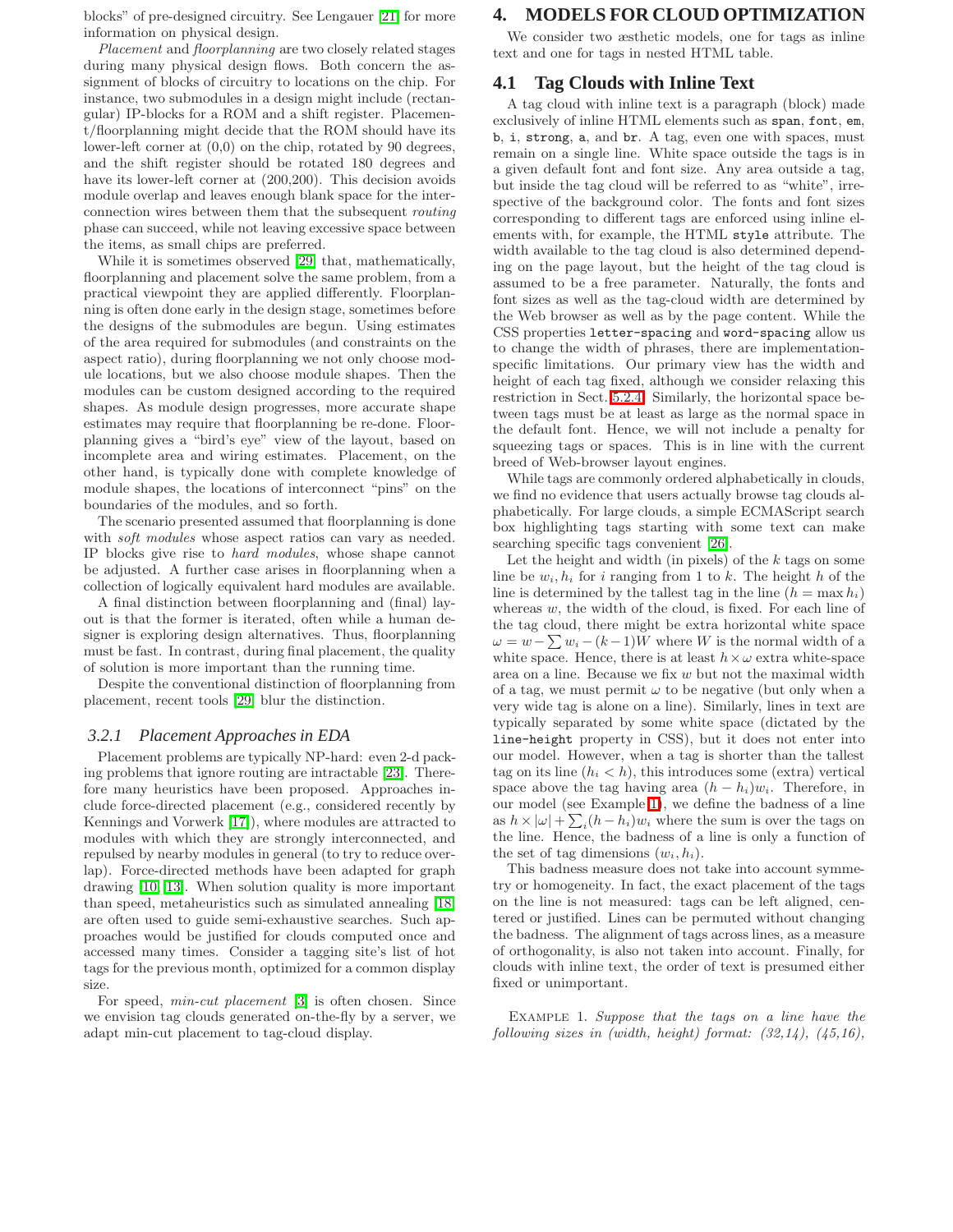$(24, 12)$  with a specified tag cloud width w of 128 pixels and an expected white-space width of 4 pixels between tags. The line height is  $h = \max\{14, 16, 12\} = 16$ . There is extra (horizontal) white space on the line,  $128 - 2 \times 4 - 32 - 45$  $24 = 19$ , contributing to the badness by  $19 \times 16 = 304$ . The first and last tags have lesser heights than the second tag, and they contribute respectively  $32(16 - 14) = 64$  and  $24(16 - 12) = 96$  to the badness. The total line badness is thus  $304 + 64 + 96 = 464$ . As another example, if we have a single tag with dimension (130,16), then the (overfull) line has badness  $16(130 - 128) = 32$ .

In the spirit of the Knuth-Plass total-fit algorithm [\[20\]](#page-9-3), we might define the overall badness of a tag cloud as the sum of the squares of the badnesses of each line. Merely summing the line badnesses, without taking the squares, is also an option. Summing the squares of the badness has the benefit of penalizing more heavily solutions with some very bad lines, whereas a straight summation might tend to produce shorter clouds. Or we might minimize the maximum badness across all lines, but this might generate very tall clouds because if even a single line is forced into having a large badness, then all other lines can have the same badness without prejudice to the overall measure. Recall that the  $l_p$  norm of a vector v is defined as  $||v||_p = \sqrt[p]{\sum_i |v_i|^p}$  when  $1 \le p < \infty$  and as  $\max_i |v_i|$  when  $p = \infty$ . The three aggregates above can be described by the  $l_2$ ,  $l_1$ , and  $l_{\infty}$  norms respectively.

## **4.2 Tag Clouds with Arbitrary Placement**

Our model for this section assumes that

- 1. tags may be reordered and placed arbitrarily (but without overlap or rotation) in the plane;
- 2. tag relationships are known, and strongly related tags should be in close proximity;
- 3. tag-cloud width has an upper bound;
- 4. tag-cloud height should be small, to reduce scrolling;
- 5. (optional) tags may be deformed slightly (made shorter but wider, for instance), so long as tag area remains (nearly) constant;
- 6. (optional) large clumps of white space are bad.

In contrast to clouds with only inline text, there is no analogue to a "line" of tags when arbitrary placement is allowed. Therefore, when adapting the model from Sect. [4.1,](#page-2-1) it is not clear how to combine the various undesirable white areas that are in excess of a tag and its small surrounding border. A simple and appealing method is to sum this bad area, which is equivalent to minimizing the area occupied by the tag cloud.

Another (possibly conflicting) goal is to obtain spatial clustering of semantically related tags. If we form a graph with tags as vertices and edge weights indicating the strength with which two tags are linked, a reasonable measure of (undesirable) spatial non-proximity is

$$
\sum_{p,q} w(p,q)d(p,q),\tag{1}
$$

<span id="page-3-0"></span>where p and q are placed tags linked with strength  $w(p, q)$ and separated spatially by distance  $d(p, q)$ . Small values indicate better clustering. In experiments, we used Euclidean distance for computing  $d(p,q)$ .

## **4.3 Tag Relationships**

The previous subsection assumed a graph-based model with a binary tag-similarity relation. Yet, higher-degree relations may also make sense, loading to a hypergraph-based model.

One method of determining tag relationships counts cooccurrences [\[14\]](#page-9-0), when a pair of tags have been assigned to the same resource (e.g., a photo). Viewed this way, relationships are binary and can be modelled as edges in a graph. Another view is that each resource corresponds to a hyperedge in a hypergraph, whose members consist of the tags. Translation between these views can be achieved by replacing each hyperedge by a clique.

For example, consider a resource (perhaps a photo) tagged "baby, tears, bottle, diaper", another tagged "bottle, gas, beer", another tagged "beer, rioting, sports", and a fourth tagged "gas, tear gas, tears, rioting". (See Fig. [2\(a\).](#page-4-0)) The second view has 4 hyperedges, whereas the first view has  $\binom{4}{2} + \binom{4}{2} + \binom{3}{2}$  edges. For instance, the hyperedge {bottle, gas, beer} from the first view would correspond to the edges { (bottle, gas), (bottle, beer), (gas, beer) } in the second view.

In EDA, the rôle of tags is played by modules and the natural relation between modules is "have a wire that interconnects several modules", leading to a hypergraph model. We argue in Sect. [5.2.5](#page-5-1) that tag-cloud display should instead use a graph model.

### **5. SOLUTIONS**

We propose different approaches to the two major problems. For inline text, dynamic programming or shelf-packing heuristics can be applied. For arbitrary placement, we use the min-cut placement algorithm from EDA.

#### **5.1 Cloud Layout with Inline Text**

Our first breed of algorithms take an ordered list of tags and choose where to break lines. We first designed a simple greedy algorithm: tags are added to the current line one by one, inserting a white space between them, until the line is full. It runs in  $O(n)$  time and matches what is done by most browsers. When a tag is too wide to fit on even an empty line, a new line is created for this tag alone. Second, we implemented a dynamic-programming solution. Our algorithm is nearly identical to the  $O(n^2)$  time and  $O(n)$  space Knuth-Plass algorithm [\[20\]](#page-9-3) given in Sect. [3.1,](#page-1-0) except that:

- the last line is not an exception: it cannot be half empty without penalty;
- if, and only if, a tag exceeds the maximal width, then it will be given a line of its own; no other overfull lines are allowed.

The second breed of algorithms reorders tags, attempting to decrease the badness. Finding an optimal ordering is NP-hard: when the required horizontal white space between tags is zero, we have the NP-hard Strip Packing Problem (SPP) [\[23\]](#page-9-22). As a rough heuristic to assess the influence of order, we randomly shuffle tags several times (10 in our experiments), apply the dynamic-programming algorithm to place the tags optimally, and keep only the best solution. Other simple heuristics are based on approximation algorithms for SPP, although SPP is only a special case of our problem. We use NEXT FIT DECREASING HEIGHT (NFDH)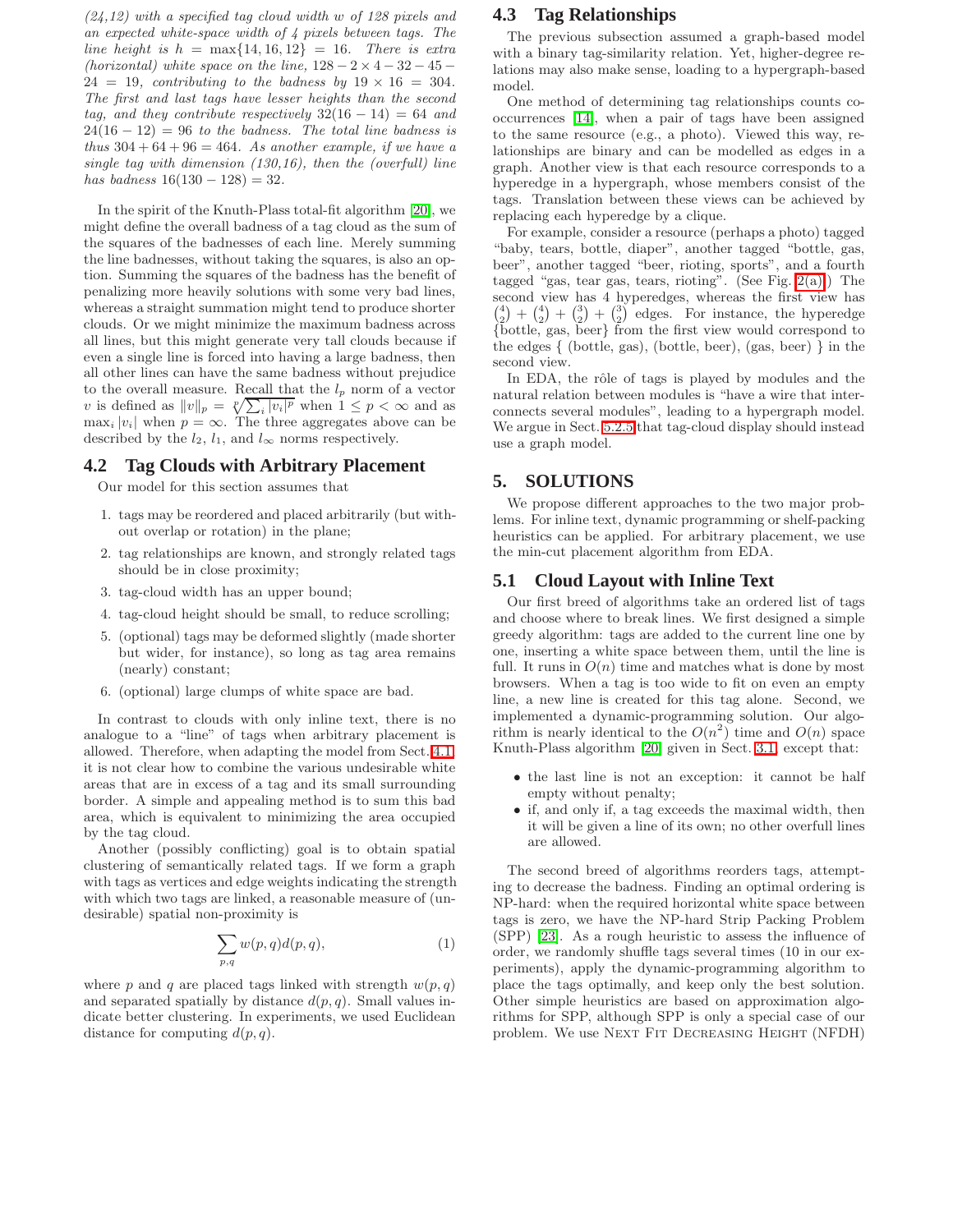<span id="page-4-0"></span>

<span id="page-4-1"></span>Figure 2: Bipartitioning (hypergraph view). This cut includes two hyperedges, or five edges.

and First Fit Decreasing Height (FFDH) from Coffman et al. [\[5\]](#page-9-27). They are SPP 2-optimal and SPP 17/10-optimal, respectively, and they run in  $O(n \log n)$  time [\[23\]](#page-9-22). Both first sort tags by non-increasing height. NFDH is then the application of the simple greedy algorithm described above. FFDH places each new tag on the first available line, starting from the first line ever created, and creating a new line at the end whenever necessary. Tags exceeding the maximal width are placed on a line of their own. Because we typically have several tags with the same height, but different width, we further refined FFDH to our FIRST FIT DECREASING Height, Weight heuristic (FFDHW). With FFDHW, tags continue to be primarily sorted by (non-increasing) height, but ties are broken by (non-increasing) width.

We could better assess the heuristics if we could obtain optimal solutions to this NP-hard reordering problem. However, for interesting clouds (e.g.,  $n = 100$ ), the ordering search space is huge:  $n! = 100! \approx 9.33 \times 10^{158}$ . We suspect branch and bound, or other sophisticated enumerative approaches, are too slow even for experimental work.

#### **5.2 Cloud Layout with Arbitrary Placement**

Fast arbitrary tag placement is achieved with min-cut placement, optionally followed by floorplan sizing.

#### *5.2.1 Min-cut Placement*

Min-cut placement [\[3\]](#page-9-2) recursively decomposes a collection of tags by bipartitioning: splitting the tags into a "Left" group and a "Right" group. Then each group is recursively split, probably into "Top" and "Bottom" groups, although re-splitting into "Left" and "Right" may also occur. Ideally, the bipartition must be fairly balanced —the number of tags or total areas of tags, for instance, must be similar for the two groups. Also, the cut size (the number  $-$  or perhaps total weight — of edges/hyperedges containing tags in both groups) should be small. Since these two goals may conflict, various approaches can be considered. For instance, we specify a balance constraint and then try to minimize the cut. (See Fig. [2](#page-4-1) for an example.) While bipartitioning is NP-hard, well-known heuristics exist.

During partitioning of a group of tags, there should be an influence of "outside" tags. Therefore, we track how strongly each tag is connected to external tags known to be above, below, leftward, and rightward of the group of tags being bipartitioned. See Fig. [3,](#page-4-2) where we see that even though tags beer and sports are connected, tag beer has an external leftward pull but sports does not. This may encourage partitions where these two tags are separated. Integrating external pulls into bipartitioning is often handled in min-cut



<span id="page-4-2"></span>Figure 3: In future horizontal partitioning there will be a bias to encourage all tags (except sports) to the left side of their area.

<span id="page-4-3"></span>

<span id="page-4-4"></span>next to nodes relate to areas in the slicing floorplan.

Figure 4: Slicing tree and associated slicing floorplan. Cut-lines numbers indicate slicing-tree nodes.

placement by creating two dummy tags, "externalLeft" and "externalRight" and insisting that these dummy tags cannot change location [\[9\]](#page-9-28). Tag "externalLeft" is a surrogate for all external tags to the left of the nodes being partitioned. "ExternalTop" and "externalBottom" are similar.

Under reasonable assumptions about tag sizes and bipartition balance requirements, given n tags with  $m \in \Omega(n)$  relationships, min-cut placement can run in  $O(m \log n)$  time if we use the Fiduccia-Mattheyses bipartitioning heuristic [\[12\]](#page-9-29).

## *5.2.2 Slicing Floorplans*

Recursive bipartitioning's effect can be represented in a slicing tree  $[34]$ . See, for instance, Fig. [4\(a\).](#page-4-3) Leaves store tags. Internal nodes specify the relative placements of tags in the subtrees, and they are labelled Horizontal or Vertical, depending how they divide tags. Each internal node is naturally associated with a placement area into which all tags in its subtree will be stored. The node also slices its placement area, either horizontally or vertically, assigning each of its subtrees to one of the sub-areas. At the finest level, each tag has been assigned a particular area into which it, and only it, may be placed. The resulting subdivision of the placement area is a slicing floorplan (see Fig. [4\(b\)\)](#page-4-4) and can be used for placement: a straightforward tree traversal can assign precise locations to a "tightest possible" placement that corresponds to the slicing floorplan.

## *5.2.3 Nested Tables for Slicing Floorplans*

Given a slicing tree, it is simple to make the browser render the tag cloud. (See Fig. [5.](#page-5-2)) We use a trick: each internal node in the slicing tree corresponds to a 2-element table in HTML. The table is either  $2 \times 1$  or  $1 \times 2$ , depending whether the slicing-tree node is tagged 'H' or 'V'. If the node's children are not leaves, then the table's cells contain sub-tables. For example, node 6 in Fig. [4\(a\)](#page-4-3) leads to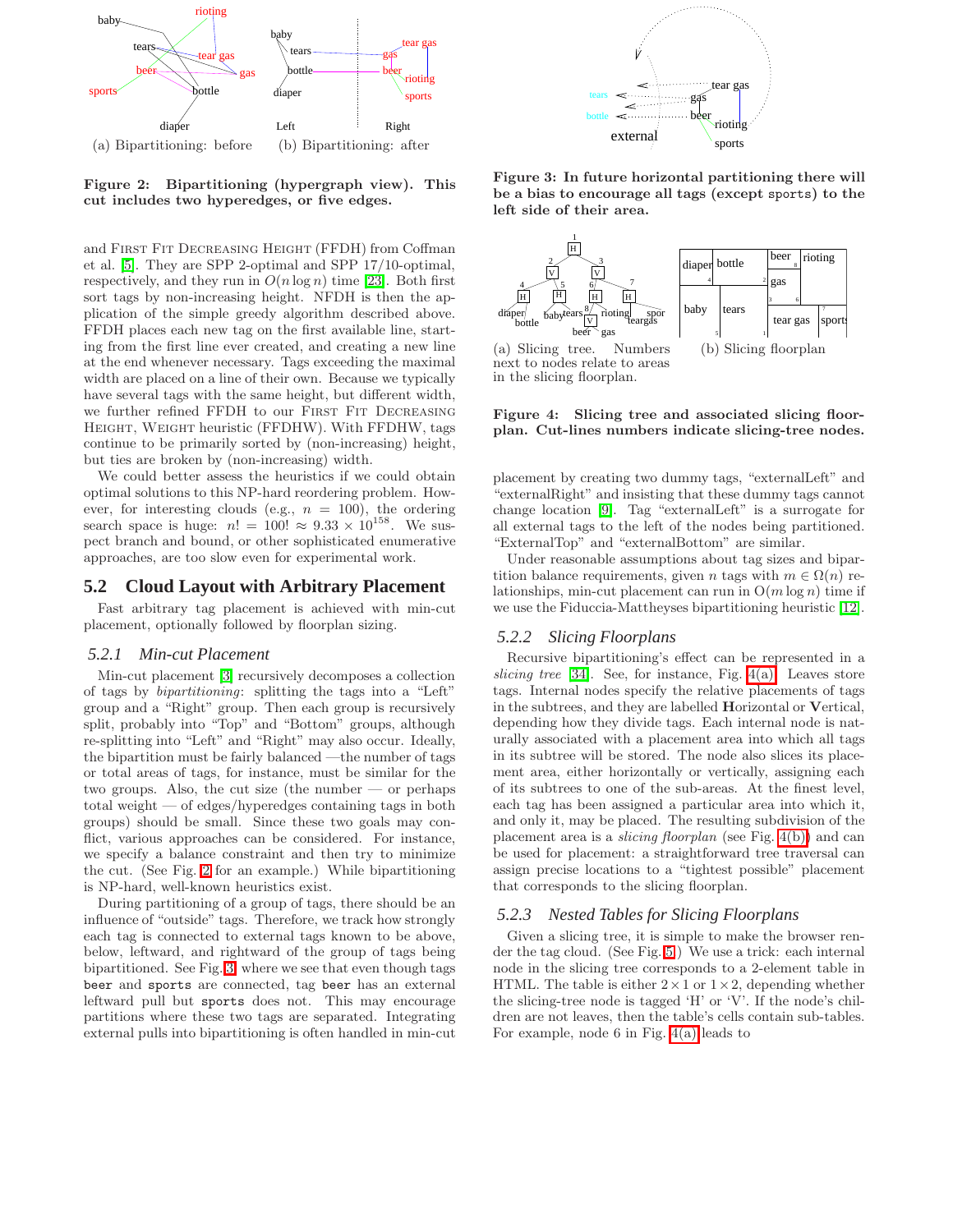

(b) Displayed with appropriate CSS

though

without

through

<span id="page-5-2"></span>Figure 5: Slicing floorplan shown as nested tables.

```
<table<tr><br><td><b>table</b>\langletr>\rangletd>beer\langle/td>\rangletr>\langle \text{tr}\rangle \langle \text{td}\ranglegas\langle \text{td}\rangle \langle \text{tr}\rangle<\!/\text{table}\!\!>\!\!<\!\!/\text{td}\!\!><td>rioting</td>
\langle \rangle tr\langle \rangle table\langle \rangle
```
CSS (e.g., border-spacing:0px) then reduces whitespace.

#### <span id="page-5-0"></span>*5.2.4 Choosing Aspect Ratios*

Although the orientations chosen for the cuts in the slicing tree have perhaps the largest effect on the eventual shape of the layout, floorplanning can also choose which precise shape to use. In VLSI, there may be a tall skinny implementation of a ROM or a functionally equivalent square implementation. With tag clouds, we may be willing to stretch or squash a tag somewhat, as long as its total area remains moreor-less constant. This can be accomplished using CSS's font-stretch [\[35\]](#page-9-31). Unfortunately, few browsers act on this property yet; to simulate it, we adjusted font-family, as well as letter-spacing, font-weight and font-size.

This floorplans sizing can be done efficiently [\[31,](#page-9-32) [34\]](#page-9-30) for slicing floorplans. In particular, it runs in  $\Theta(s \log s)$  time if s represents the sum, taken over the number of shape options for each tag. Yet for general floorplans this problem is intractable [\[34\]](#page-9-30).

#### <span id="page-5-1"></span>*5.2.5 EDA Placement Is Not (Quite) Tag Placement*

Overall, the EDA problem of placement/floorplanning and our problem of tag-cloud layout are almost the same. Can we simply feed our tag-cloud data to an EDA placement tool and then extract a final placement? The answer is a qualified "yes": we have essentially done this, but we found it appropriate to modify the EDA tool.

Long tags can have aspect ratios that would be unusual for EDA. In placement or floorplanning, it is often permissible for cells to be rotated by 90 degrees. With rotation, every tall, thin module can become a short, wide module and thus there is a symmetry. With tags, a 90 degree rotation might be artistically interesting but hard to read. Thus we forbid such rotation. Rarely do we see a tag that is taller than it is wide; moreover, we have constrained the cloud width (but not height). Thus, we must handle widths and heights asymmetrically.

In some EDA design styles, the interconnect wiring must run between modules, rather than atop them. Thus, adequate white space must be allocated throughout the layout to accommodate wiring. Superficially, tag clouds are similar: we should not abut two tags without leaving some white space between them. However, in EDA the amount of white space at any particular area depends on the number of wires that must pass though that area. This is much more complicated than with tags, where a fixed boundary, or perhaps one proportional to the font size, is appropriate.

In both floorplans and tag clouds, strongly coupled items should be close to one another. For EDA, coupling comes from nets, which are best modelled as hyperedges in a hypergraph. Each net is a subset of modules, and electrical connectivity will eventually be achieved by finding a spanning (or Steiner) tree over the modules belonging to the net. The transitivity of electrical connections is a factor: consider the wiring necessary when a single net includes two tightly packed clusters of 10 modules each, found at opposite ends of the layout. A single wire can traverse the long distance; min-cut should count a cost of 1 for this net when bipartitioning. However, this behaviour is intuitively wrong when considering one cluster of 20 related tags. Each tag in the cluster is related to every other tag, and thus dividing them should be much more expensive: we are splitting a clique in an ordinary graph.

Finally, the expected input sizes and acceptable running times and solution quality levels may be different. Placement problems would frequently have thousands of elements, more than any reasonable tag cloud. Also, obtaining a highquality solution would be more important than obtaining a solution quickly. On the other hand, any technique for ondemand tag-cloud creation for servers must necessarily be fast. "Fast floorplanners" (such as McFarland describes [\[24\]](#page-9-33)) are used interactively with only a coarse subdivision of the design into top-level modules. These would more closely match the input sizes and response-time requirements of tag-cloud placement.

## **6. EXPERIMENTAL RESULTS**

To evaluate our methods, we obtained test data from several source, implemented the methods, and analyzed the results they obtained.

#### **6.1 Test Data**

Tags and their accompanying importance levels (0-9) were obtained from ZoomClouds and Project Gutenberg; on average, clouds had 93 tags. For each of the 10 importance levels, we defined CSS classes with corresponding style choices: font sizes ranged from 8 pt to 44 pt and the selected font family was arial. However, our techniques need the size of each tag's bounding box, and we chose not to limit ourselves to monospace fonts. Experience showed insufficient accuracy from predictions based on knowing the text, font size, and various CSS parameters. Therefore, our programs are given tag bounding-box sizes as part of their input. These were obtained using ECMAScript and the DOM attributes offsetWidth and offsetHeight applied to an HTML span element.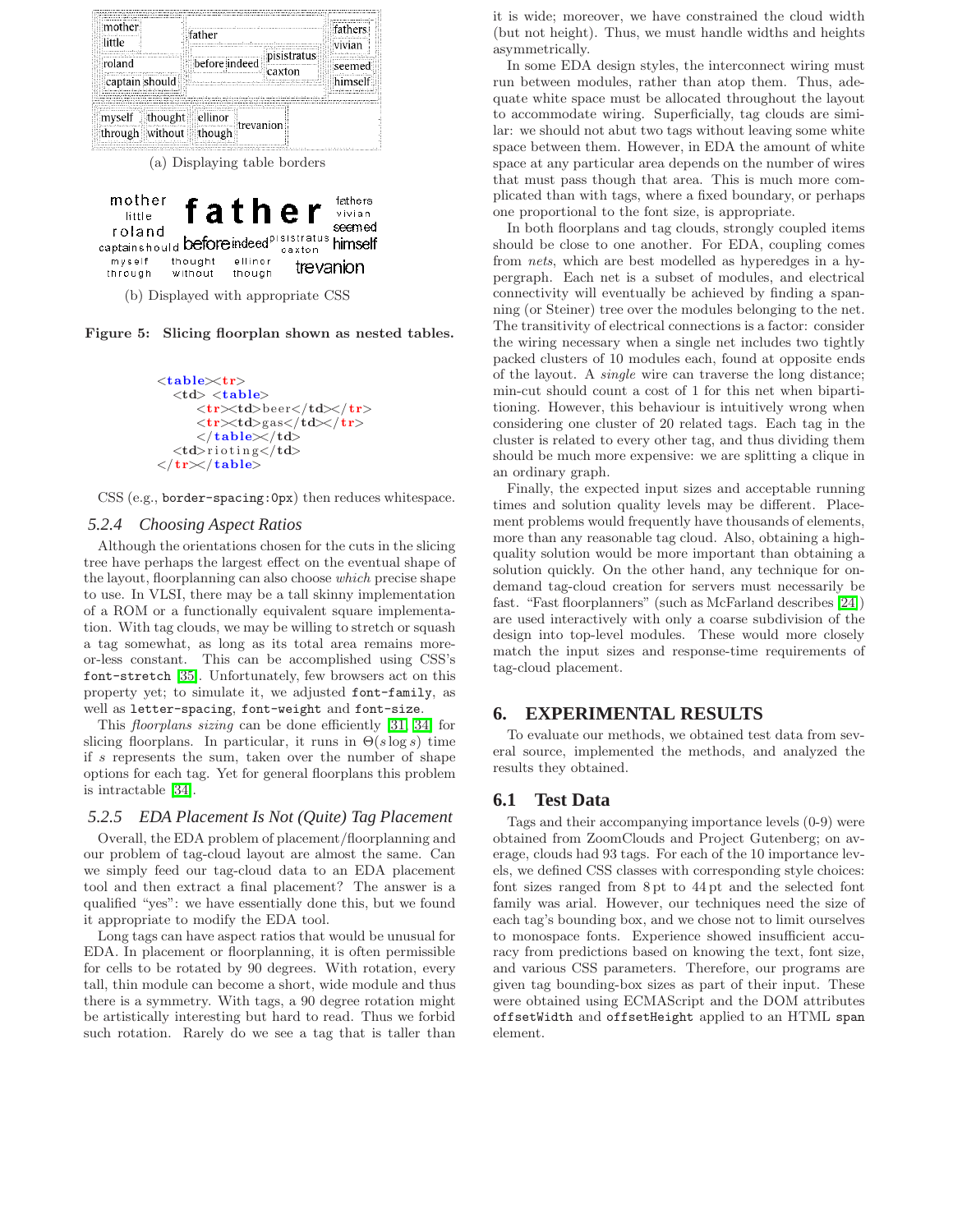Our requirement for browser-specific display information means that practical use of these techniques is perhaps best done on the client in ECMAScript, although server-side processing (using AJAX, for instance) is not impossible. Our experimental program for in-line text was written in Java, whereas the program for arbitrary placement was written in C; thus layout times may reflect a server environment.

#### *6.1.1 ZoomClouds*

ZoomClouds [\[1\]](#page-8-1) is a Web site using the Yahoo! Content Analysis API to produce historical tag clouds for any given RSS feed using some content-processing heuristic. They make available a REST API producing an XML description of a tag cloud including tag names and weights. None of their tag clouds had more than 100 tags. We retrieved 65 different tag clouds with an average of 94 tags per cloud. For each tag cloud, we normalized the weights with a linear function so that they were integers between 0 and 9. We chose most tag clouds randomly with the random sources function of the Web site, but we also included major Web sites such as USA Today, Slashdot, the New York Times, L.A. Times, as well as major blogs such as Scobleizer and Boing Boing.

#### *6.1.2 Project Gutenberg E-books*

Test data, including tag relationships, were also derived from word co-occurrences in 20 e-books produced by Project Gutenberg [\[27\]](#page-9-34). Initial processing removed all nonalphabetic characters, converted all characters to lower case, and removed short words (those with 5 letters or less). The remaining words became tags. Only the most frequent  $k$  tags were kept (we used  $k = 20, 50, 100$  and  $200$ ) in our tests. The importance *i* of tag T was determined as  $i = \lfloor 10 \frac{t-r}{f-r+1} \rfloor$ , where  $f, r$  and  $t$  are respectively the frequencies of the most frequent tag, the least frequent retained tag, and the tag T.

Word co-occurrences determined the relationship strength between tags, as in recent work on tag-cloud display [\[14\]](#page-9-0). Two consecutive words form a *(distance 0)* co-occurrence. Each pair of tags had a relationship of strength  $s$  if there were  $s \geq 2$  such co-occurrences in the e-book.

#### **6.2 Tag Clouds with In-line Text**

Our in-line text algorithms were implemented in Java 1.5. On a 2.16 GHz Intel Core 2 Duo processor, we ran 5000 tests on a large del.icio.us tag cloud [\[38\]](#page-9-9) (140 tags, presented in Fig. [1\)](#page-0-0): the average wall-clock running time for one tag cloud optimization was well under 1 ms for all algorithms (except the 10-random-shuffle heuristic), and under 0.2 ms for the greedy algorithms. Our code was not particularly optimized for speed.

We tested our algorithms on both the 65 ZoomClouds tag clouds and the 80 Project Gutenberg tag clouds. Fig. [6](#page-6-0) presents a visual example of the result of 4 heuristics applied to one tag cloud. Alphabetically-sorted tags are, on average, 40% larger than weight-sorted tags. Dynamic programming does not reduce the area of the tag clouds for weight-sorted tags, but offers a reduction of about 3% for alphabeticallysorted tags. The random-shuffling algorithm does worse than sorting by weight<sup>[1](#page-6-1)</sup>. The NFDH heuristic gives about the same average tag-cloud height as does the weight-sorted greedy algorithm, but the FFDH and FFDHW heuristics offer an average reduction of about 3% in the height of



tags, greedy algorithm tags, dynamic programming

before little seemed through **SYVESTIC another iceland paimpol without**<br>almost sailors things always chapter looked nothing<br>almost sailors things always chapter looked nothing<br>biness remained thought together agents return towards almost<br>anomalous cau



(c) Tags sorted by weight, greedy algorithm

(d) FFDH heuristic

<span id="page-6-0"></span>Figure 6: Screen shots of a tag cloud optimized using different algorithms: the greedy algorithm is similar to normal browser display.

the ZoomClouds tag clouds, and of 1% and 2% respectively for the Project Gutenberg tag clouds. Varying our badness model aggregates used by the dynamic-programming algorithms shows that using the maximum line-badness aggregate  $(l_{\infty})$  can generate unacceptably tall tag clouds (3) times taller than normal); however, the difference in height between the sum  $(l_1)$  and sum of squares  $(l_2)$  aggregates is well below  $1\%$ , though the  $l_1$  aggregate has a small edge, as expected. While tighter clouds do not have large clumps of white space, they do not necessarily appear more symmetric.

The results we obtain with the badness measures are similar (see Fig. [7\)](#page-7-0). The most competitive algorithms are FFDH, FFDHW and either the greedy or dynamic-programming algorithms applied to weight-sorted tags. The random-shuffles or alphabetically-sorted-tags algorithms are not competitive. When considering the  $l_1$  norm of the line badnesses, the FFDH and FFDHW improve over the weight-sorted algorithms by 24% for the ZoomClouds data set, and by 11% and 15% respectively for the Project Gutenberg data set. When considering the  $l_2$  norm, the main difference is that dynamic programming suddenly improves over the greedy algorithm (for weight-sorted tags) by 7% whereas FFDH and FFDHW only manage to improve over dynamic programming by 1% or 2%. In short, if the  $l_1$  norm is chosen, the FFDHW heuristic is the clear winner and dynamic programming is not worth the effort, whereas if the sum of squares is preferred, it is a close race, with dynamic programming applied to weight-sorted tags a competitive solution.

## **6.3 Tag Clouds with Arbitrary Placement**

We began with a simple EDA tool, a straightforward mincut floorplanner previously implemented in C by one of the

<span id="page-6-1"></span><sup>1</sup> even trying 5000 shuffles (not shown).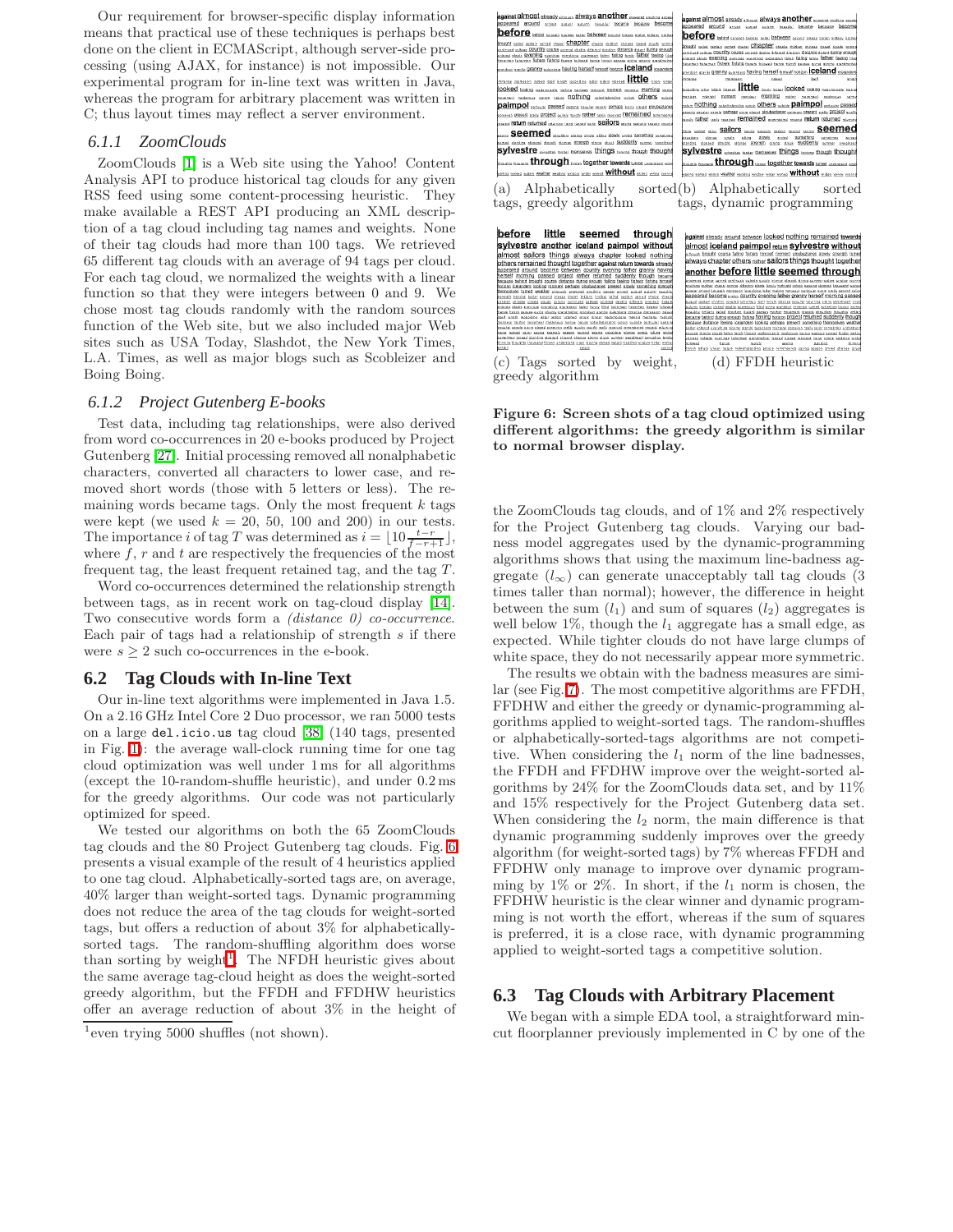

<span id="page-7-0"></span>Figure 7: Average aggregated badnesses (in pixels), the 10-random-shuffles heuristic has the label "10" while the optimal solution was computed by dynamic programming.

authors. The floorplanner used techniques described by various authors [\[21,](#page-9-20) [22,](#page-9-35) [24,](#page-9-33) [40\]](#page-9-36). Various modifications addressed the concerns of Sect. [5.2.5.](#page-5-1)

We first modified our program to perform graph bipartitioning rather than hypergraph partitioning. With 12 or fewer tags, bipartitioning is done exhaustively. The two parts must be somewhat balanced in their total tag areas: the larger part's tag area may be at most twice the tag area of the smaller part. Subject to this constraint, the total weight of edges crossing the partition is minimized. With more than 12 tags, the system uses the Fiduccia-Mattheyses heuristic [\[12\]](#page-9-29), taking the best result of 10 runs, each starting with a different random bipartition. With these larger problems, we require more balanced partitions. Again, balance is based on total tag area, but with the constraint that the size difference must be no larger than the area of the largest tag in the set being bipartitioned.

The original floorplanner assumed a routing model where routing area needs to be reserved in the areas around each cell [\[40\]](#page-9-36). Estimating the correct amount of "padding" area is not required for tag placement. We replaced this complex code by an estimate that a 2-pixel horizontal space was required on the left sides of a tag, except where the tag was on the left edge of the layout area.

The original floorplanner also preferred square layouts. However, for tag clouds, we have a fixed width bound that should not be exceeded. This bias affected the cut orientations chosen for the slicing tree, since during placement simple heuristics monitor the estimated aspect ratios of each floorplan area. Originally, areas were divided by vertical cuts when they were wider than they were high. This is a relative decision and does not enforce an absolute width bound. Hence, we added an estimate of the absolute width of a floorplan area. Comparing this estimate against the widths of the tags for that area, we may determine that, despite a possibly non-square floorplan area, a vertical cut cannot be permitted. Now, for large clouds, near the roots

| people<br>within<br>principal<br>areund<br>without<br>engineers<br>leagth<br>running<br>elephants<br>degrees | number invers<br>always<br>action.<br>possible<br>forage<br>during<br>housand<br>winter<br>toward<br>including | plains having<br>company<br>except<br>extent<br>subject crossing<br>command<br>places<br>easily<br>important<br>availabis<br>communication<br>Ih:nds | followed<br>in formation<br>toundation<br>together<br>ebooks<br>chara der<br>cossacks<br>project<br>distance<br>gutenberg<br>carrving |
|--------------------------------------------------------------------------------------------------------------|----------------------------------------------------------------------------------------------------------------|------------------------------------------------------------------------------------------------------------------------------------------------------|---------------------------------------------------------------------------------------------------------------------------------------|
| footnote                                                                                                     | called<br>pechawur<br>reguired                                                                                 | ghazni girishk quetta                                                                                                                                | country<br>generally                                                                                                                  |
| before                                                                                                       | turkestan<br>driheatt<br>DONIES                                                                                | kandahar                                                                                                                                             | between                                                                                                                               |
| district<br>jelalabad<br>tollows<br>should<br>village<br>nearly<br>caspian                                   | carried<br>nature<br>angloindian<br>carnets                                                                    | states<br>united<br>landan<br>anglorussian                                                                                                           | institution<br>sarvice<br>reqion<br>COM DT ises                                                                                       |
| parsia<br>authority<br>cocuration                                                                            | already described                                                                                              |                                                                                                                                                      | afghanistan                                                                                                                           |
| strength<br>pounds<br>organization excellent                                                                 | hundred                                                                                                        | eastern                                                                                                                                              |                                                                                                                                       |
|                                                                                                              | horses                                                                                                         | centrair ussia<br>scuthem                                                                                                                            | england                                                                                                                               |
| 1% 6 0.1V<br>copyright<br>asialic<br>elevation<br>border<br>mountains<br>however                             | afghan<br>campaign                                                                                             | animals supply<br>routes<br>transport operators                                                                                                      | importance monammed<br>herahi<br>batteries<br>english<br>thence                                                                       |
| ieature<br>russians                                                                                          | tribes<br>frontier                                                                                             | svistem                                                                                                                                              | british                                                                                                                               |
| vallev                                                                                                       | defence we dem COTCIPI<br>province<br>bamian                                                                   | better<br>present railway<br>purposes                                                                                                                |                                                                                                                                       |
| argandab<br>almost direct supplies<br>almost either organized                                                | quarter<br>atghans<br>heimund<br>entire                                                                        | military                                                                                                                                             | 611 o n a<br>political<br>forces<br>soldiers<br>othcer<br>rpositron                                                                   |
| troops                                                                                                       | cavalrv                                                                                                        | elephant saddle<br>across<br>hindoo                                                                                                                  | <b>CKWeitEnerthradaiph</b>                                                                                                            |
| <b>Leseive</b><br>requiar<br>indian                                                                          | $mode+n$<br>divisions<br>battalions                                                                            | illustration<br>presence<br>khaiber pishin<br>passes                                                                                                 | roberts hamley kaufmann                                                                                                               |
| besides<br>regiment hat ive                                                                                  | regiments<br>ınfantry<br>mountad                                                                               | through                                                                                                                                              | aeneral                                                                                                                               |
| officers                                                                                                     |                                                                                                                | naturai<br>l i 1 i le                                                                                                                                | passed<br>persian<br>advance<br>te mitory                                                                                             |
|                                                                                                              | artillery<br>gairisch                                                                                          | cannet<br>division<br>quards<br>bevond                                                                                                               |                                                                                                                                       |
| european<br>athough<br>against                                                                               | mountain                                                                                                       | establishment<br>another                                                                                                                             | russian                                                                                                                               |

<span id="page-7-1"></span>Figure 8: Large tag cloud generated from a Project Gutenberg e-text.

| No. Tags |     |      |     | Iters Finish Size C-hard | C-soft |
|----------|-----|------|-----|--------------------------|--------|
| 20       | 3.0 | 38.5 | 1.0 | 24.5                     | 339.0  |
| 50       | 2.2 | 43.1 | 0.9 | 38.0                     | 865.5  |
| 100      | 1.1 | 39.2 | 1.1 | 39.0                     | 1765.0 |
| 200      | 1.0 | 64.6 | 1.4 | 59.0                     | 6429.5 |

<span id="page-7-2"></span>Table 1: Times (ms) to make and size the slicing tree. Times for block-packer compaSS are also shown.

of our slicing trees there continues to be frequent switching between horizontal and vertical cuts. However, near the leaves, horizontal cuts predominate.

Fig. [5](#page-5-2) shows an example, a 20-tag cloud that we obtain from Bulwer-Lytton's The Caxtons [\[27,](#page-9-34) etext 7605]. The word 'father' has been chosen in a shorter/wider variation, whereas the word 'before' was chosen to have a taller but narrower shape than the default. Although it may not be possible to read the smaller tags in the 200-tag cloud (Fig. [8\)](#page-7-1) from Rodenbough's 1885 text on the Anglo-Russian dispute [\[27,](#page-9-34) etext 7320], the cloud shows the effect of tag resizing ('afghanistan' being vertically compressed and 'kandahar' being horizontally compressed). The organization of the smaller tags into (local) columns also confirms that horizontal cut lines predominate near the slicing-tree leaves.

#### *6.3.1 Results*

Results are shown in Tables [1](#page-7-2)[–3.](#page-8-2) In the first table, the 'Finish' column gives the over-all time, in milliseconds on a 1.7 GHz, Pentium 4-based machine. Interestingly, the results were obtained faster for 100-tag clouds than for 50-tag clouds: a tuning parameter was used in the modifications made so that the floorplanner would not exceed a 550 pixel width. If set incorrectly, the placement can be much narrower, or perhaps wider, than 550 pixels. If this is detected, the program adjusts the parameter and tries again. For the smallest tags, an average of 3 attempts per cloud were made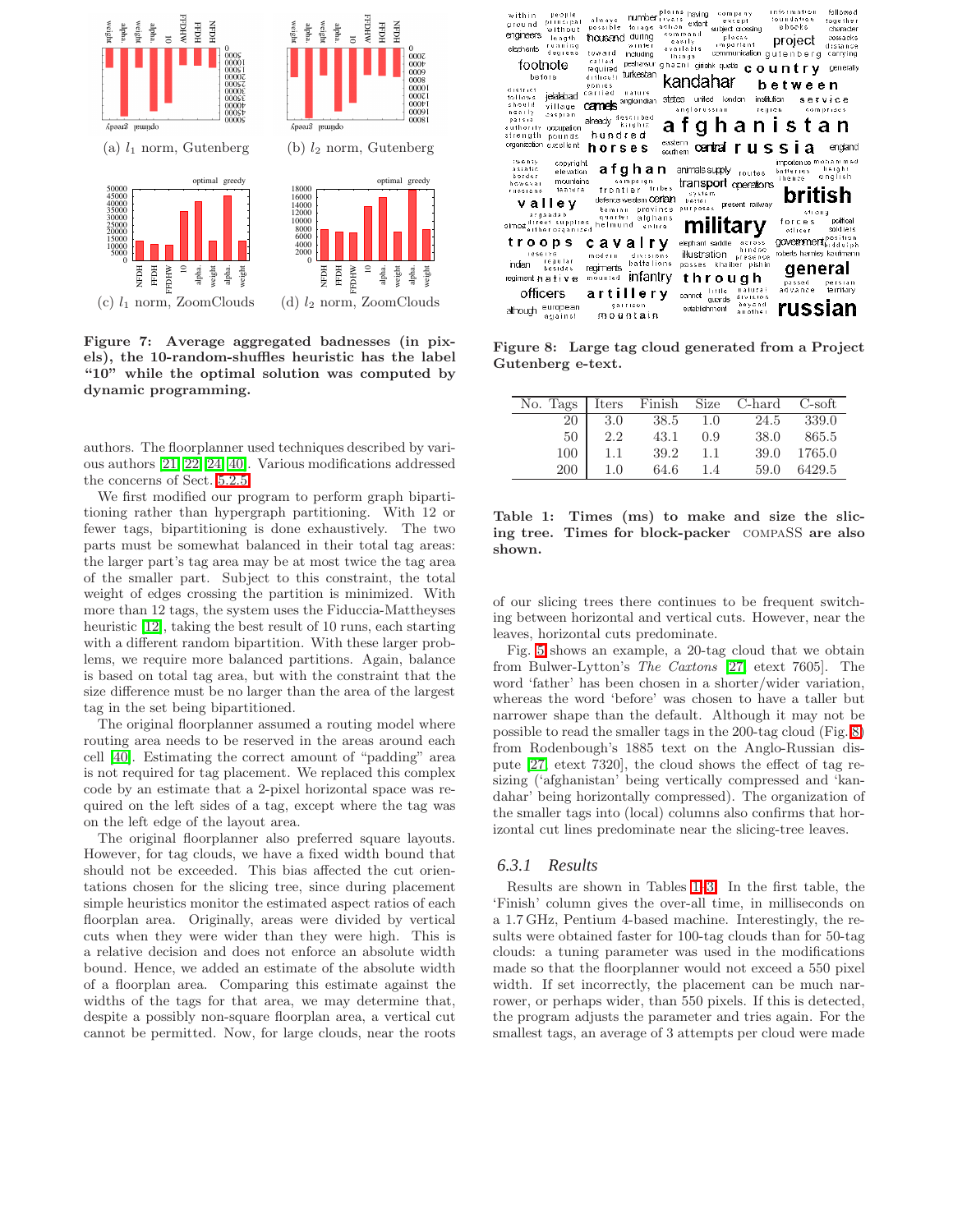|          | Greedy  |          |          |         |
|----------|---------|----------|----------|---------|
| No. Tags | Min-cut | (sorted) | (random) | COMPASS |
| 20       | 31      | 37       | 46       | 29      |
| 50       | 63      | 62       | 85       | 59      |
| 100      | 111     | 99       | 139      | 98      |
| 200      | 192     | 165      | 231      | 170     |

<span id="page-8-3"></span>Table 2: Average area (kilopixels) for the bounding boxes of tag clouds.

(column 'Iters'). From the 'Size' column, we see that floorplan sizing was only a small part of the over-all time. For comparison, we ran the block-packing program compaSS [\[4\]](#page-9-37) against our data. It does not consider tag proximity, but simply seeks a tight layout. The 'C-hard' column uses only the normal sizes of tags, whereas the 'C-soft' column shows that unacceptably long runtimes are required for the resizing variant, where tag areas are fixed but each tag's aspect ratio is continuously variable over a range. (compaSS was fast when when given a set of 3 aspect variations per tag. Unfortunately, it assumes exactly identical area for each variation. However, with indirect control over how the browser renders the tag variations, the three areas are not quite identical. Thus, we cannot compare solution qualities fairly.)

The solution area was examined in Table [2,](#page-8-3) and it was compared against two row-based tag layouts: first, when the tags were given in descending order (by height); second, when the tags were randomly ordered. The last column shows the solution obtained by compaSS.

The sorted greedy heuristic used 2–19% less area than our min-cut heuristic (although the random greedy heuristic used 20–48% more area than ours). Compared with compaSS, min-cut used 7–13% more area. These results are not surprising: compaSS and the sorted greedy heuristic seek only a tight packing, whereas min-cut also seeks to group together strongly related tags. With 200 tags, it is remarkable that the more sophisticated compaSS approach was not as good as the greedy heuristic. This might be attributed to special characteristics of our data, such as the non-squareness of most tags. For the greedy approaches and compaSS, only the default shape of each tag was used. When tags were instead available with continuously variable aspect ratios (over the range used by the 3 choices available to our min-cut program), compaSS was able to reduce area by approximately 12%, compared with its performance when only the default shape was allowed. (However, Table [1](#page-7-2) shows that this required more than 6s on large clouds.)

The min-cut approach clearly (and unsurprisingly) outperformed greedy approaches and compaSS when we tested proximity for semantically related tags (see Table [3\)](#page-8-2). It considers this factor, unlike the others.

Although compaSS and the sorted greedy approach both packed tightly, and although both are oblivious to tag relationships, compaSS is apparently better at grouping than the sorted greedy heuristic. This is counterintuitive and reveals a weakness in using Equation [1](#page-3-0) to assess grouping: a tight, square packing will score better than a loose or rectangular packing. It appears that compaSS often uses far less than its maximum 550 pixel width. By nature, the greedy approach leads to widths of almost 550 pixels; hence, its small clouds have large aspect ratios. On small clouds, our

|          | Greedy  |          |          |         |
|----------|---------|----------|----------|---------|
| No. Tags | Min-cut | (sorted) | (random) | COMPASS |
| 20       | 61      | 124      | 120      | 65      |
| 50       | 166     | 282      | 271      | 180     |
| 100      | 296     | 465      | 482      | 382     |
| 200      | 438     | 693      | 765      | 654     |

<span id="page-8-2"></span>Table 3: Average total weighted distance  $(\times 10^3)$  using Equation [1.](#page-3-0) Distances were computed between the lower-left corners of tags.

min-cut floorplanner seeks a square layout, assuming that each tag is itself approximately square. The effect is that small min-cut clouds tend to have aspect ratios similar to a typical tag: in other words, their aspect ratios often lie between compaSS-produced clouds and clouds produced by the greedy heuristic. With more tags, the width bound begins to affect all heuristics similarly, so the effects due to aspect-ratio differences are reduced.

## **7. CONCLUSIONS**

Future work should include browser-based implementations. For in-line text, our cloud-badness model is probably incomplete since it ignores some basic symmetry issues: some lines may only have a few short tags, whereas taller lines are densely packed. It is also incomplete because it does not take into account tag similarities, but it is not necessarily easy to take existing tag clouds and infer an interesting similarity measure between tags. Tag-cloud coloring is also open to optimization.

Despite the differences between tag-cloud layout and EDA placement, we plan to test an industrial strength min-cut placement tool such as Capo [\[29\]](#page-9-21), to see how well it places tags. However, a better metric is needed for assessing clustering of related tags, and optimizing according to some new metric would likely require substantial changes to an existing EDA tool.

HTML and its presentation counterpart, CSS, will probably never directly account for representations such as tag clouds. However, CSS3 [\[11\]](#page-9-17) may introduce some new instructions which may alleviate some problems. For example, while it is possible to justify an inline tag cloud with the text-align property, the last line is typically not justified, a limitation addressed by the upcoming text-align-last property. Also, the new hyphenate property might encourage the use of slightly more sophisticated line-breaking algorithms in browsers.

## **8. ACKNOWLEDGMENTS**

The first author was supported in part by NSERC grant 155967, and the second author was supported in part by NSERC grant 261437 and FQRNT grant 112381.

## <span id="page-8-1"></span>**9. REFERENCES**

- [1] AR Networks. ZoomClouds, 2007. [Online; accessed 22-01-2007].
- <span id="page-8-0"></span>[2] K. Bielenberg. Groups in social software: Utilizing tagging to integrate individual contexts for social navigation. Master's thesis, Universität Bremen, 2005.